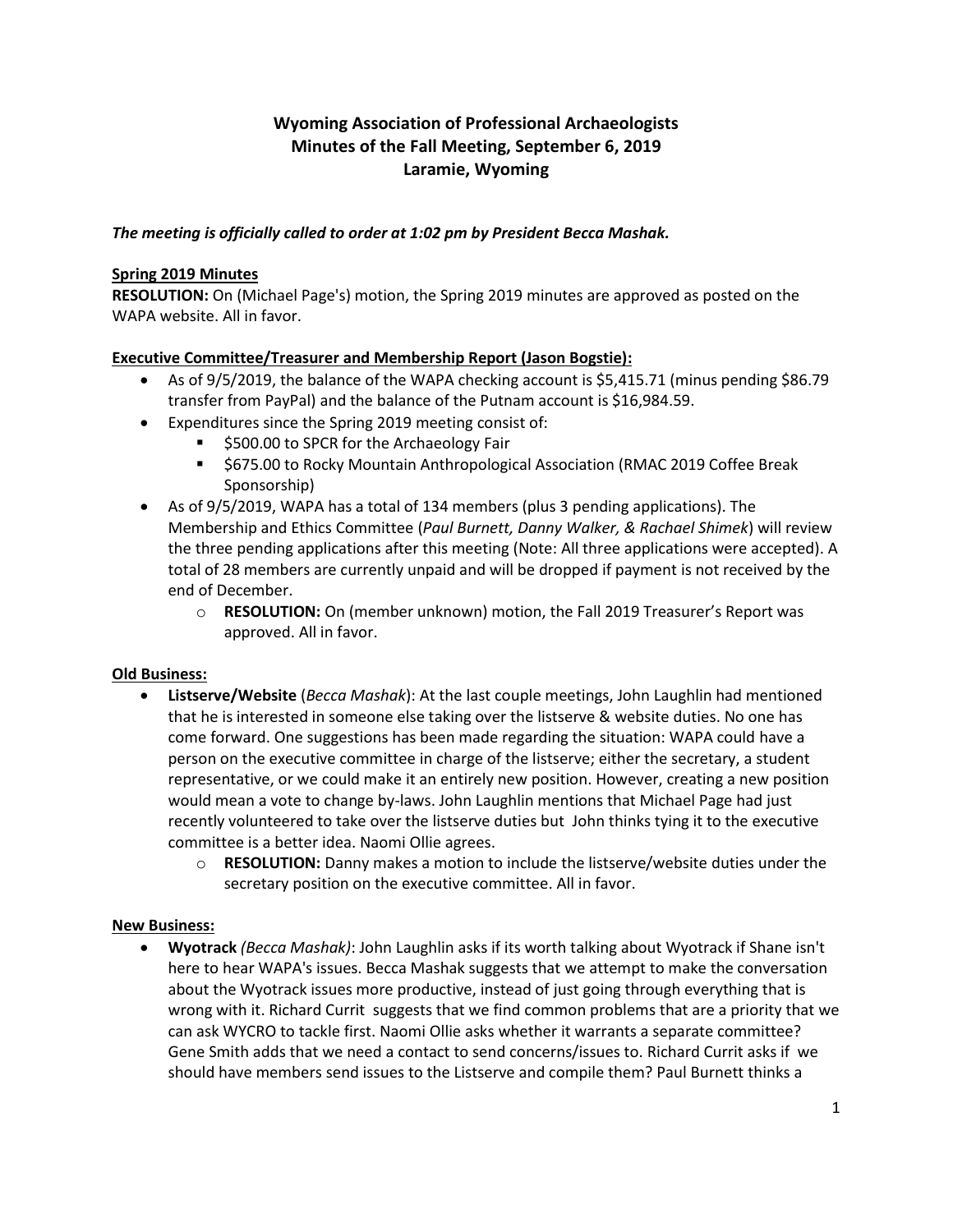committee would be helpful to compile it all. Rachael Shimek agrees that it will be more productive to have a committee. Paul Burnett states that having a SHPO rep on the committee could help by adding that perspective as well. Rachel Shimek agrees. Russell Collett adds that we should also include a deadline for members to post the comments to the listserve by and also argues that members should add a constructive solution suggestion to their comments. Michael Page states that there are a lot of solutions that SHPO can't even deal with; the contractor (Erin) has to deal with them. Rachael Shimek says if we can give Erin a list with the priorities and some solutions, that would definitely be helpful. Discussion of some of the main issues people are encountering. Richard Currit states, yes, we should set up a small committee and then send out this issue to the listserve and then the committee can look at the responses. Paul Burnett says our concern is how we collect digital data so we should make sure the committee is representative. Rachael Shimek adds that we should make sure there is an agency representative (BLM & FS) on the committee too. Michael Page offers to be the chair of the committee and ask if we could get him some contacts.

- o **RESOLUTION**: On (Paul Burnett's) motion, the idea to start a committee to deal with the Wyotrack issues/solutions was approved. All in favor.
- **Location of Fall Meeting** (Becca Mashak): Since the email inquiring about Fall meeting location suggestions was sent out, only two people have approached WAPA with alternative ideas. 1) Bonnie Smith suggested the Tensleep Preserve with Indian Gulch as field trip (accommodations are available at preserve for everyone to stay). However, the preserve is booked a year out so Bonnie would need to know right away. (Note: Becca Mashak informed Bonnie Smith of the deadline and she is planning to put together a proposal for the Spring 2020 meeting.) 2) Bill Elder also came forward with an idea but it fell through. Rachel states that it is hard to vote on the Tensleep Preserve idea because we don't know what the cost is. Spencer Pelton adds that the preserve is expensive. Paul Burnett argues that the last time WAPA had the meeting in Tensleep there was very low attendance. Richard Currit suggests that if, each year, no one comes forward with a well-thought out idea for an alternative location, then the fall meeting should just default back to Laramie. Becca Mashak adds that we should have a time limit for ideas to be put forth. Richard Currit suggests that the time limit be the spring meeting so we can ask questions and discuss. Leanna Flaherty agrees, stating that setting the time limit for the spring meeting makes sense because we would then (theoretically) have enough information to vote on it. Becca Mashak asks if WAPA should go ahead and put this idea out to the members?
	- o **RESOLUTION**: On (Danny Walker's) motion, the idea to make the spring WAPA meeting the deadline for alternative fall meeting location suggestions was approved. All in favor.
- S**tate Archaeologist Position Update** (Judy Wolf): Within two weeks there will be some movement regarding who will be interviewed.
- Spring Meeting 2020 Location (Julie Francis): Should we discuss where the 2020 spring meeting is being held? Becca Mashak states that it would be in Sheridan, held in conjunction with the WAS meeting.
	- o **RESOLUTION**: On (Richard Currit's) motion, keeping the spring WAPA meeting in conjunction with the WAS meeting was approved. All in favor.
- **Student Representative for WAPA** (Morgan Robins): It has been suggested that WAPA consider having a Student Representative on the executive committee. A student would likely be attending more conferences and perhaps more knowledgeable about new technology. Michael Page states that we would have to change the by-laws, unless it was just a voluntary position that was not officially part of the committee. Michael Page inquires if there is a student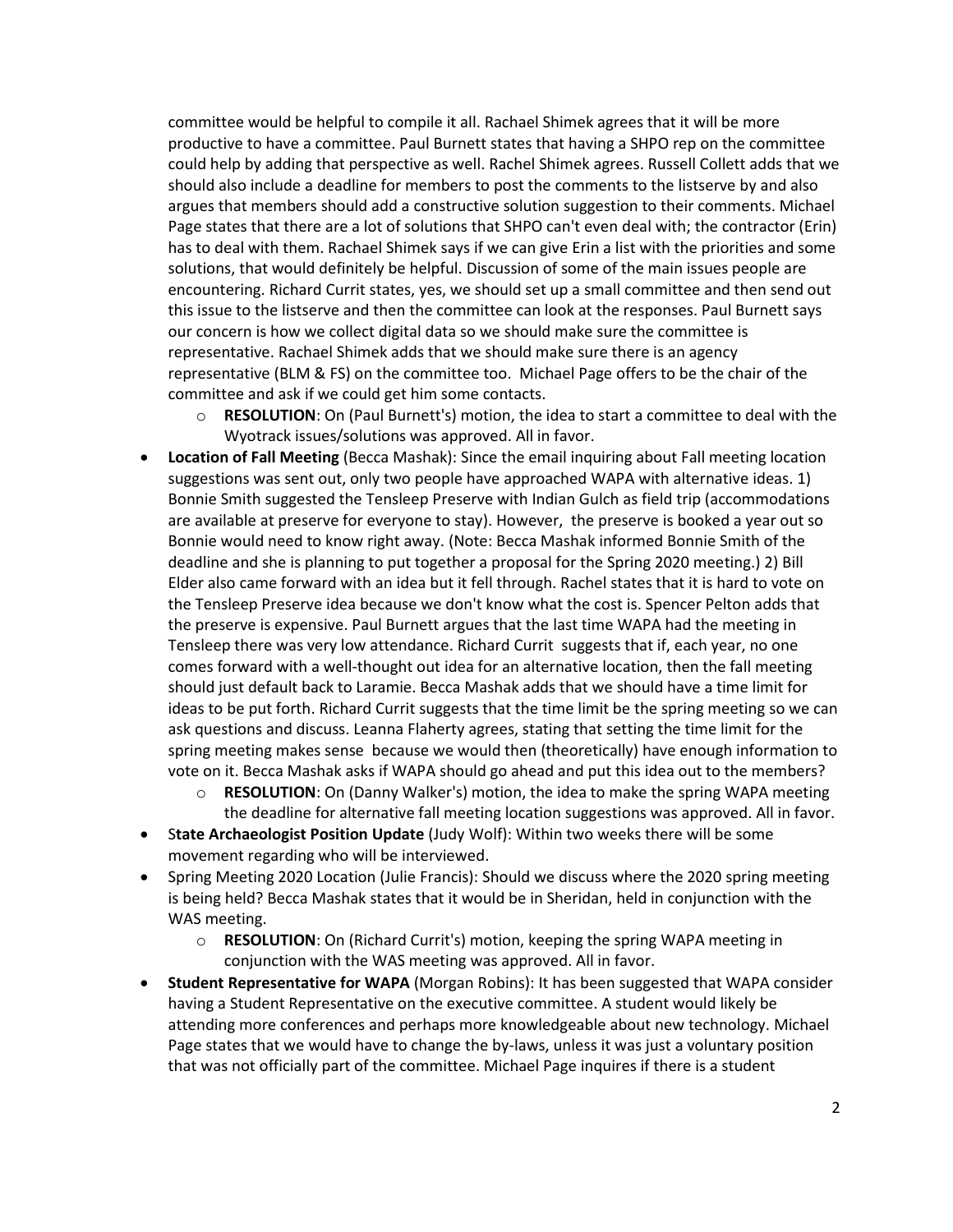anthropology group/club at UW. Rachel says yes, there is - the Wyoming Anthropological Assocation. Becca suggests that it could be open to any student. Paul Burnett says he would like to see the role more defined but agrees that having a student representative would promote funneling the pipeline of talent to the organization. Richard suggests that if we did have a student liaison to represents student interests then WAPA could pay their way to the meetings. Becca Mashak agrees that it would encourage participation. Richard Currit states that if we could do it without a vote then lets do that (because Becca, as president has the power to appoint a position.)

 **Fee/Fee/Fed Issues** (Paul Burnett): At the last meeting it sounded like there has been a need between SHPO and BLM field offices to come up with a consensus; is there any news about that? Kathy Boden (BLM) reports that they have not had a meeting yet but just finished consulting with SHPO. The BLM will be having meetings about this to see if we need to issue any clarification letters, and if so, to whom. Paul Burnett states that he has identified a difference between how the Casper and Buffalo offices handle the issue and its confusing and creates a situation where consultants can make mistakes often. Becca Mashak adds that it is her understanding that the Buffalo office didn't want fieldwork authorizations whereas Casper would still take them. Discussion of some of the issues. Kathy Boden mentions also that the Buffalo field office is the only one using the term "off lease" and says that BLM definitely wants to get more consistency among the field offices and how we convey information to SHPO. Paul Burnett states that we are trying to be collaborative but this is creating friction with the field offices. We definitely want to keep this dialogue open.

### *WAPA Advocacy, MOAs and PAs:*

- **Coal Draw MOA** (*Richard Currit*: The project is indefinitely on hold at this point.
- **Moneta Divide PA** (*Kathy Boden*): Still in working groups on the PA and are hoping to get a draft out for all the committees to review soon. Jaci Wells states that they are also hoping to have an in person meeting in early November to get the finer details hammered out.
- The **Programmatic Agreement Among The Wyoming Military Department, National Guard Bureau, Wyoming SHPO, and the ACHP Regarding The Manner In Which Wyoming Military Department Will Meet Its Responsibilities Under Section 106 of the NHPA** was signed by the ACHP in March and there is an update meeting with SHPO in two weeks.

### *Committees*

The following committee was formed:

**Membership and Ethics Committee**: Paul Burnett, Rachael Shimek, and Danny Walker

#### *Requests for Funding:*

- **Danny Walker:** Regarding the sheep net, we need to re-date the wood. We've done a re-date on the cordage but if we get a second date on the wood we could throw out the old Paleoindian date and settle the controversy. Bob Kelly thinks it is a good idea to re-date the wood as Danny won't be able to publish if he doesn't get a second date. Discussion of costs.
	- o **RESOLUTION:** On (Julie Francis's) motion, a request to fund a second date on the sheep net cost with not to exceed \$600.00 is approved. All in favor.
- **Marcia Peterson:** The previous request from OWSA for funding to help cover the costs of an intern is tabled again until the Spring 2020 meeting. OWSA did go ahead with the internship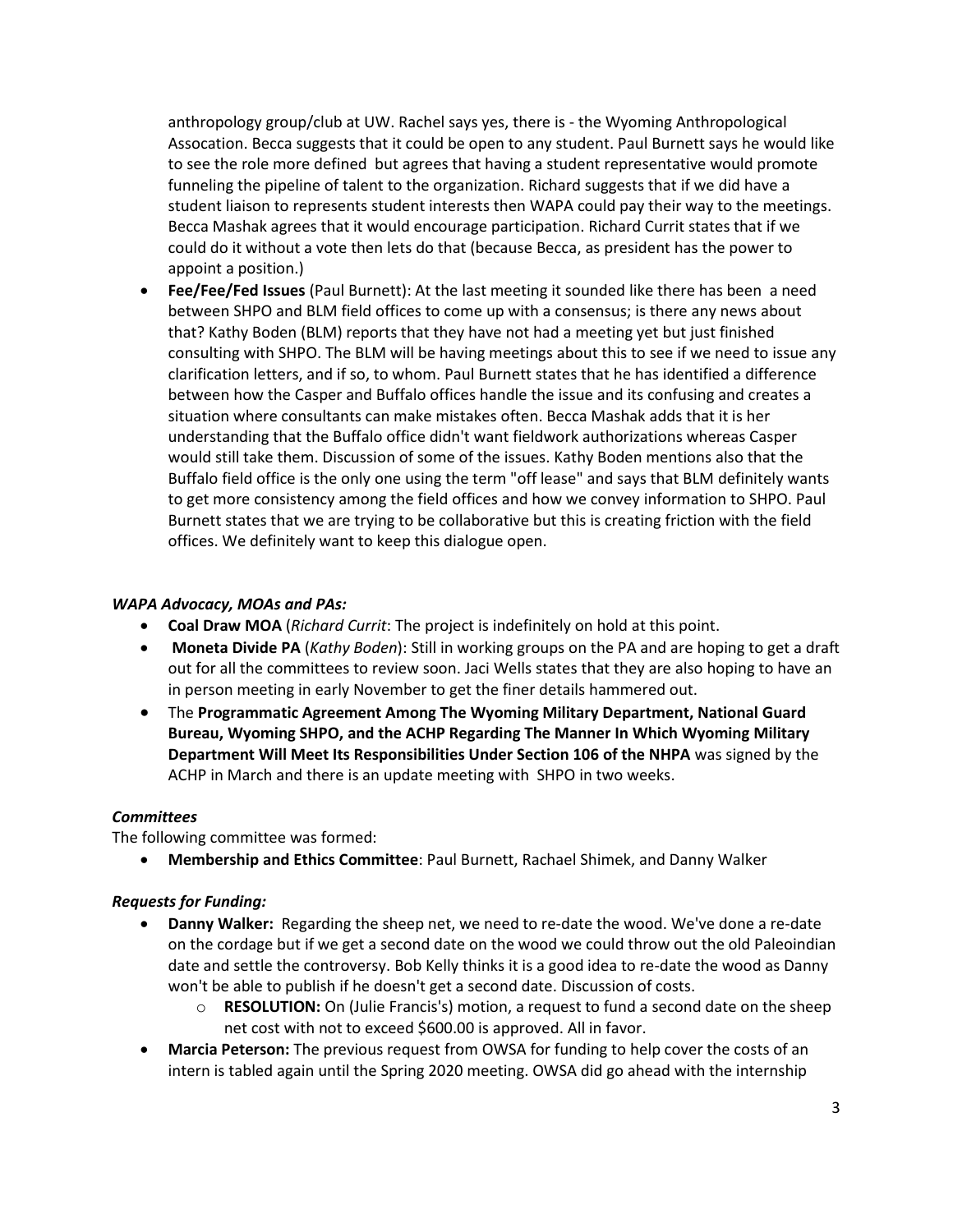program using the money they had from the Vore Foundation and had one intern over the summer and it all went well. If OWSA asks for money in the future they will have a better idea how to present the request.

# *Contractor/Agency Reports*:

Becca Mashak states that WAPA put out a call last week for contractor and agency reports/updates. A few were received before the meeting.

- **Western GeoArch Research (Bill Eckerle)**: Bill Eckerle of Western GeoArch Research reviewed and synthesized available geoarchaeological and Quaternary geology reports for studies undertaken in Jackson Hole, Wyoming. Substantive previous studies include work by the University of Wyoming Anthropology Department, National Park Service Midwest Archaeological Center, Office of the Wyoming State Archaeologist, Cannon Heritage Resources, Western GeoArch Research, and the USGS. Eckerle used information from these studies to construct a landscape-scale, spatial-predictive, archaeological site burial model for Jackson Hole, extending from Flagg Ranch to South Park. This investigation was conducted for Cannon Heritage Resources, Inc. as part of data recovery for the Lower Valley Electric, Teton Village Powerline. The report is entitled Geoarchaeology of Jackson Hole, Teton County, Wyoming: Prehistoric Site Stratigraphic Provenience and Landscape-Scale Site Burial Potential and is included as a chapter in the final project report by Cannon Heritage Resources.
- **Denver and Sheridan SWCA:** Sheridan SWCA is currently looking for a Principal Investigator. Please contact Naomi Ollie with any questions on the position. SWCA—Sheridan and Denver offices continue to work on various oil and gas projects across Wyoming. AML and some transportation work continues as well. Chokecherry monitoring is on-going for the Denver office. No major discoveries due to nature of disturbance. SWCA Denver is also working on Eastern Wind River Basin Ethnographic study to help Casper Field Office management decision planning.
- **BLM Rock Springs (Gene Smith):** Gateway West has finally started up. So far there have been 200 variances, each variance is considered an undertaking, and several sites have been found. There has been a slight increase in Oil and Gas APDs and a bit more so in pipeline development. Gene has also started a long term project of trying to document Bow Stave Trees of Wyoming. He's visited the White Mountain Petroglyph Trees, the Split Rock Tree and visited a site northwest of Baggs that has a downed tree that possibly shows evidence of removal of bow staves. Though his sample is too small to be significant, there seems to be a correlation between large rock outcrops (bluffs) and the trees being on the northwest side of these locations. All of the staves so far have been removed from the eastern side of the tree (which faces the rocks). It might be that the sheltered side of the tree has advantages over the weathered side of the tree.
- **Danny Walker**: May be coming in on second wagon at the Battle of Red Buttes site near Casper because they are finding tons of bullet casings and a mule shoe. Continuing to metal detect. He is getting thoughts on where the mass burials of 20 soldiers might be.
- **Rachel Shimek:** Last pieces of a Late Woodland vessel at Hell Gap Locality IV (almost a complete vessel now).
- **Spencer Pelton:** Powars II erosion abatement, working with the AML program. They are going to remove a big haul road and pile up a berm against the side to stabilize the site. Site will be preserved forever as a result.